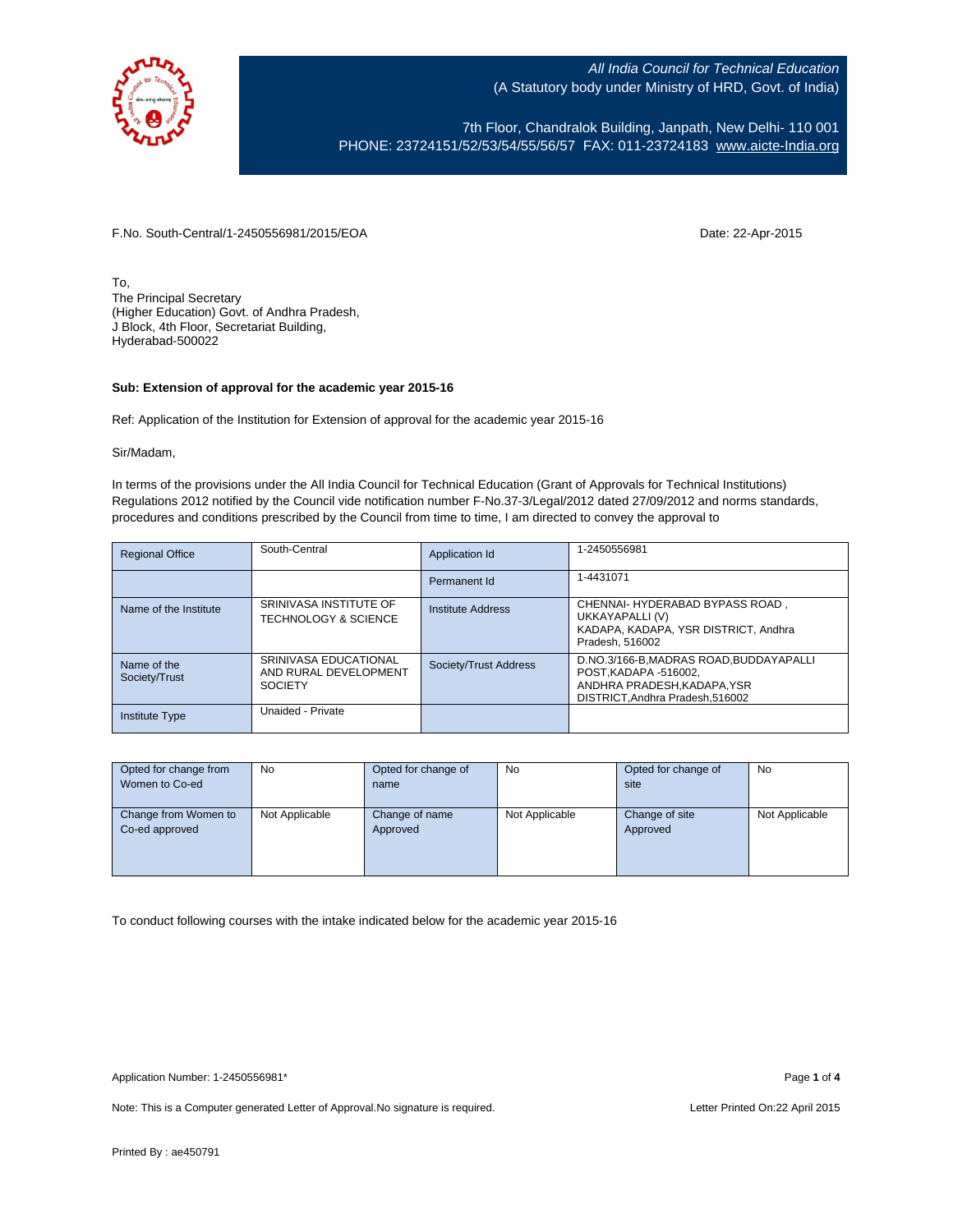

7th Floor, Chandralok Building, Janpath, New Delhi- 110 001 PHONE: 23724151/52/53/54/55/56/57 FAX: 011-23724183 [www.aicte-India.org](http://www.aicte-india.org/)

| Application Id: 1-2450556981                          |              | Course                                     |                                                                   | <b>Affiliating Body</b>    |                                                                  |                     |                     |                     |                                          |           |
|-------------------------------------------------------|--------------|--------------------------------------------|-------------------------------------------------------------------|----------------------------|------------------------------------------------------------------|---------------------|---------------------|---------------------|------------------------------------------|-----------|
| <b>Shift</b><br>Level<br>Program                      |              | Full/Part Time                             |                                                                   |                            | Intake 2014-15                                                   | Intake Approved for | NRI Approval status | PIO Approval status | Foreign Collaboration<br>Approval status |           |
|                                                       |              |                                            |                                                                   |                            |                                                                  |                     | $15 - 16$           |                     |                                          |           |
| <b>ENGINEERING</b><br><b>AND</b><br><b>TECHNOLOGY</b> | 1st<br>Shift | <b>POST</b><br><b>GRADUA</b><br><b>TE</b>  | <b>COMPUTER</b><br><b>SCIENCE &amp;</b><br><b>ENGINEERING</b>     | <b>FULL</b><br><b>TIME</b> | Jawaharlal<br>Nehru<br>Technological<br>University,<br>Anantapur | 24                  | 24                  | <b>NA</b>           | <b>NA</b>                                | <b>NA</b> |
| <b>ENGINEERING</b><br><b>AND</b><br><b>TECHNOLOGY</b> | 1st<br>Shift | POST<br><b>GRADUA</b><br><b>TE</b>         | <b>ELECTRICAL</b><br>POWER SYSTEMS                                | <b>FULL</b><br><b>TIME</b> | Jawaharlal<br>Nehru<br>Technological<br>University,<br>Anantapur | 24                  | $\overline{24}$     | <b>NA</b>           | NA                                       | <b>NA</b> |
| <b>ENGINEERING</b><br><b>AND</b><br><b>TECHNOLOGY</b> | 1st<br>Shift | POST<br><b>GRADUA</b><br><b>TE</b>         | <b>VLSI SYSTEM</b><br><b>DESIGN</b>                               | <b>FULL</b><br><b>TIME</b> | Jawaharlal<br>Nehru<br>Technological<br>University,<br>Anantapur | 18                  | $\overline{18}$     | <b>NA</b>           | NA                                       | <b>NA</b> |
| <b>ENGINEERING</b><br><b>AND</b><br><b>TECHNOLOGY</b> | 1st<br>Shift | <b>UNDER</b><br><b>GRADUA</b><br><b>TE</b> | <b>CIVIL</b><br><b>ENGINEERING</b>                                | <b>FULL</b><br><b>TIME</b> | Jawaharlal<br>Nehru<br>Technological<br>University,<br>Anantapur | 60                  | 60                  | NA                  | $N_A$                                    | <b>NA</b> |
| <b>ENGINEERING</b><br><b>AND</b><br><b>TECHNOLOGY</b> | 1st<br>Shift | <b>UNDER</b><br><b>GRADUA</b><br><b>TE</b> | <b>COMPUTER</b><br><b>SCIENCE &amp;</b><br><b>ENGINEERING</b>     | <b>FULL</b><br><b>TIME</b> | Jawaharlal<br>Nehru<br>Technological<br>University,<br>Anantapur | 120                 | 120                 | NA                  | NA                                       | <b>NA</b> |
| <b>ENGINEERING</b><br><b>AND</b><br><b>TECHNOLOGY</b> | 1st<br>Shift | <b>UNDER</b><br><b>GRADUA</b><br><b>TE</b> | <b>ELECTRICAL AND</b><br><b>ELECTRONICS</b><br><b>ENGINEERING</b> | <b>FULL</b><br><b>TIME</b> | Jawaharlal<br>Nehru<br>Technological<br>University,<br>Anantapur | 60                  | 60                  | <b>NA</b>           | <b>NA</b>                                | <b>NA</b> |
| <b>ENGINEERING</b><br><b>AND</b><br><b>TECHNOLOGY</b> | 1st<br>Shift | <b>UNDER</b><br><b>GRADUA</b><br>TE        | <b>ELECTRONICS &amp;</b><br><b>COMMUNICATION</b><br><b>ENGG</b>   | <b>FULL</b><br><b>TIME</b> | Jawaharlal<br>Nehru<br>Technological<br>University,<br>Anantapur | 120                 | 120                 | <b>NA</b>           | <b>NA</b>                                | <b>NA</b> |

Application Number: 1-2450556981\* Page **2** of **4**

Note: This is a Computer generated Letter of Approval. No signature is required. Letter Printed On:22 April 2015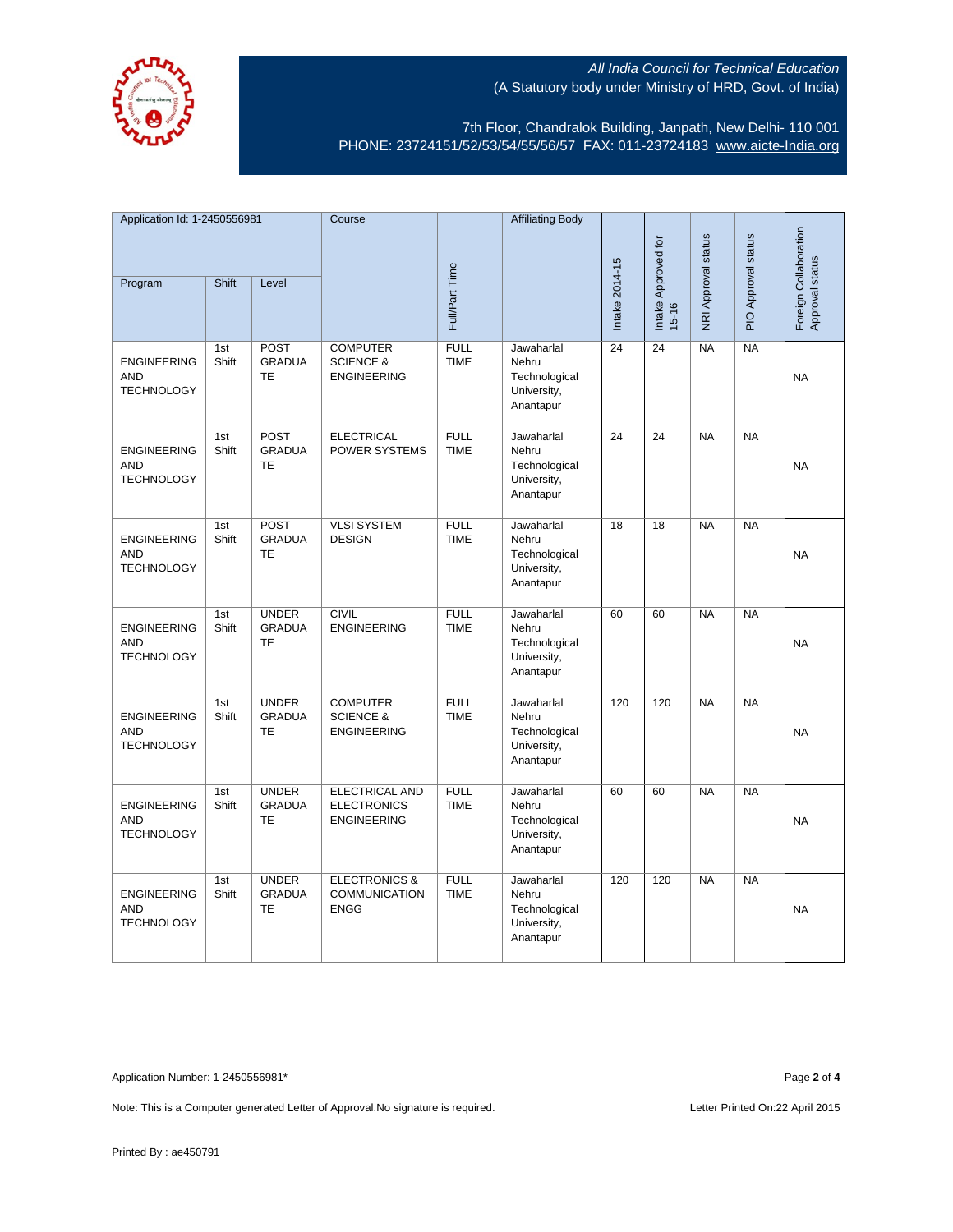

7th Floor, Chandralok Building, Janpath, New Delhi- 110 001 PHONE: 23724151/52/53/54/55/56/57 FAX: 011-23724183 [www.aicte-India.org](http://www.aicte-india.org/)

| Application Id: 1-2450556981<br>Program               | <b>Shift</b> | Level                                      | Course                                    | Full/Part Time             | <b>Affiliating Body</b>                                          | Intake 2014-15 | Approved for<br>Intake<br>$15 - 16$ | <b>NRI Approval status</b> | status<br>PIO Approval | Foreign Collaboration<br>Approval status |
|-------------------------------------------------------|--------------|--------------------------------------------|-------------------------------------------|----------------------------|------------------------------------------------------------------|----------------|-------------------------------------|----------------------------|------------------------|------------------------------------------|
| <b>ENGINEERING</b><br><b>AND</b><br><b>TECHNOLOGY</b> | 1st<br>Shift | <b>UNDER</b><br><b>GRADUA</b><br><b>TE</b> | <b>MECHANICAL</b><br><b>ENGINEERING</b>   | <b>FULL</b><br><b>TIME</b> | Jawaharlal<br>Nehru<br>Technological<br>University,<br>Anantapur | 120            | 120                                 | <b>NA</b>                  | <b>NA</b>              | <b>NA</b>                                |
| <b>ENGINEERING</b><br><b>AND</b><br><b>TECHNOLOGY</b> | 2nd<br>Shift | <b>POST</b><br><b>GRADUA</b><br>TE         | <b>ELECTRICAL</b><br><b>POWER SYSTEMS</b> | <b>FULL</b><br><b>TIME</b> | Jawaharlal<br>Nehru<br>Technological<br>University,<br>Anantapur | 24             | 24                                  | <b>NA</b>                  | <b>NA</b>              | <b>NA</b>                                |
| <b>ENGINEERING</b><br><b>AND</b><br><b>TECHNOLOGY</b> | 2nd<br>Shift | <b>POST</b><br><b>GRADUA</b><br>TE         | <b>VLSI SYSTEM</b><br><b>DESIGN</b>       | <b>FULL</b><br><b>TIME</b> | Jawaharlal<br>Nehru<br>Technological<br>University,<br>Anantapur | 24             | 24                                  | <b>NA</b>                  | <b>NA</b>              | <b>NA</b>                                |

Note: Validity of the course details may be verified at www.aicte-india.org>departments>approvals

The above mentioned approval is subject to the condition that SRINIVASA INSTITUTE OF TECHNOLOGY & SCIENCE shall follow and adhere to the Regulations, guidelines and directions issued by AICTE from time to time and the undertaking / affidavit given by the institution along with the application submitted by the institution on portal.

In case of any differences in content in this Computer generated Extension of Approval Letter, the content/information as approved by the Executive Council / General Council as available on the record of AICTE shall be final and binding.

Strict compliance of Anti-Ragging Regulation:- Approval is subject to strict compliance of provisions made in AICTE Regulation notified vide F. No. 37-3/Legal/AICTE/2009 dated July 1, 2009 for Prevention and Prohibition of Ragging in Technical Institutions. In case Institution fails to take adequate steps to Prevent Ragging or fails to act in accordance with AICTE Regulation or fails to punish perpetrators or incidents of Ragging, it will be liable to take any action as defined under clause 9(4) of the said Regulation.

> **Dr. Avinash S Pant Actg Chairman, AICTE**

Application Number: 1-2450556981\* Page **3** of **4**

Note: This is a Computer generated Letter of Approval.No signature is required. Letter According the state of Approval.No signature is required.